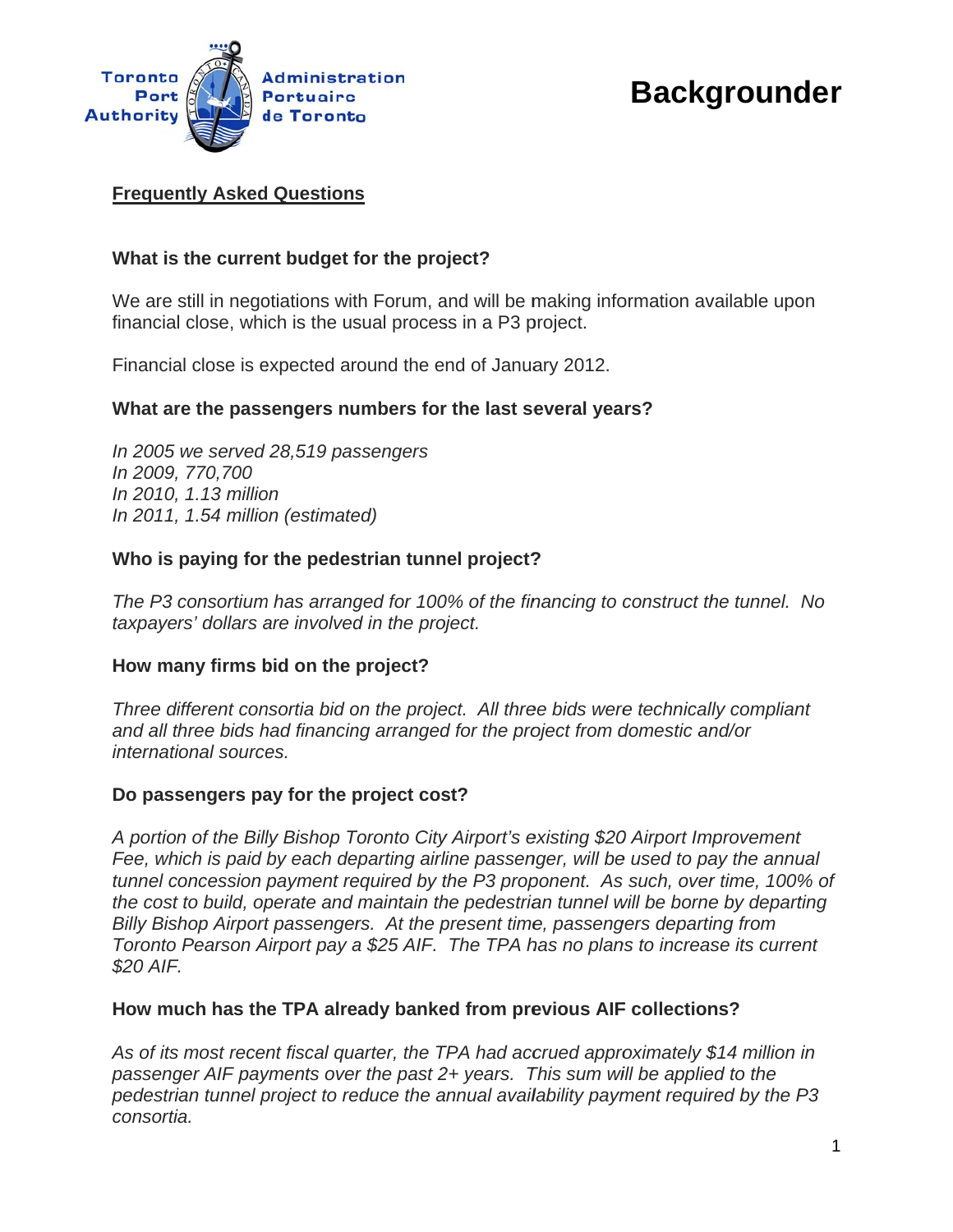# **How much money are taxpayers contributing to the project?**

*Taxpayers are contributing no funds to this project.* 

# **Which governments are contributing cash to the building cost?**

*No governments are contributing financing towards the cost or upkeep of the BBTCA pedestrian tunnel.* 

# **What is a "P3"?**

*A P3 is a Public-Private Partnership between a government agency and a private business venture. Typically, the P3 involves a contract between the public and private sector whereby the private sector provides a project and assumes major technical, financial and operational risk of the project.* 

## **What about the impact on the environment?**

*The TPA conducted a thorough Environmental Assessment (EA). The TPA concluded that the proposed pedestrian/services tunnel and perimeter road project is unlikely to cause significant, adverse environmental effects. The final screening report has been available on the TPA website since April 4, 2011.* 

*The EA, which had been underway for more than a year, was an important part of the tunnel planning process.* 

*The EA found that the proposed pedestrian/services tunnel is unlikely to cause significant, adverse environmental effects. Some minor, localized and short-term construction related effects are expected, and the Report included recommended measures to mitigate these effects. The TPA will ensure that these mitigation measures are implemented, and has included them as requirements in the tunnel RFP.* 

*Although not required for the Project, the TPA also provided reports prepared by RWDI, a renowned air quality expert, which considered the air quality and noise impacts of the Billy Bishop Airport operating at its forecast 202-slot capacity. According to the EA, prepared for the TPA by Dillon Consulting: "RWDI concluded that there would not be significant effects on air quality or noise impacts from the Billy Bishop Airport as the aircraft slots are fully utilized."* 

## **What approvals are required for the project to proceed?**

*All major municipal and federal approvals have been received.*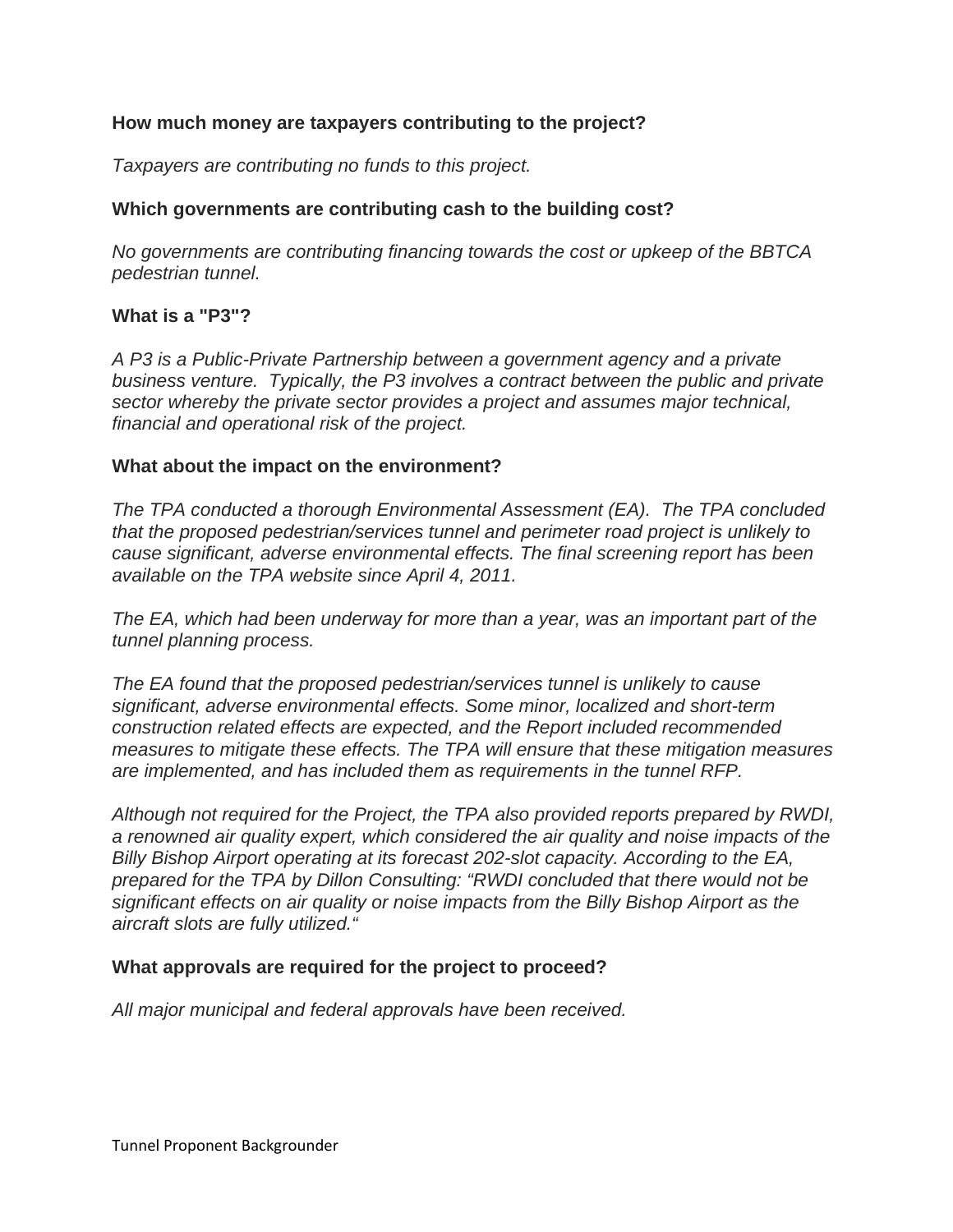# **What role does the City of Toronto have in the project?**

*As per the TPA press release dated July 14, 2011, the City of Toronto has negotiated the right to utilize the tunnel project to upgrade certain City watermains and utility services. This partnership saves the City and taxpayers of Toronto approximately \$10 million, and reduces duplication of construction in the downtown core, while adding much needed infrastructure upgrades.* 

# **What happens to the current ferry service once the tunnel is built?**

*The ferry service will continue to operate on a scheduled service to accommodate vehicular traffic and deliveries.*